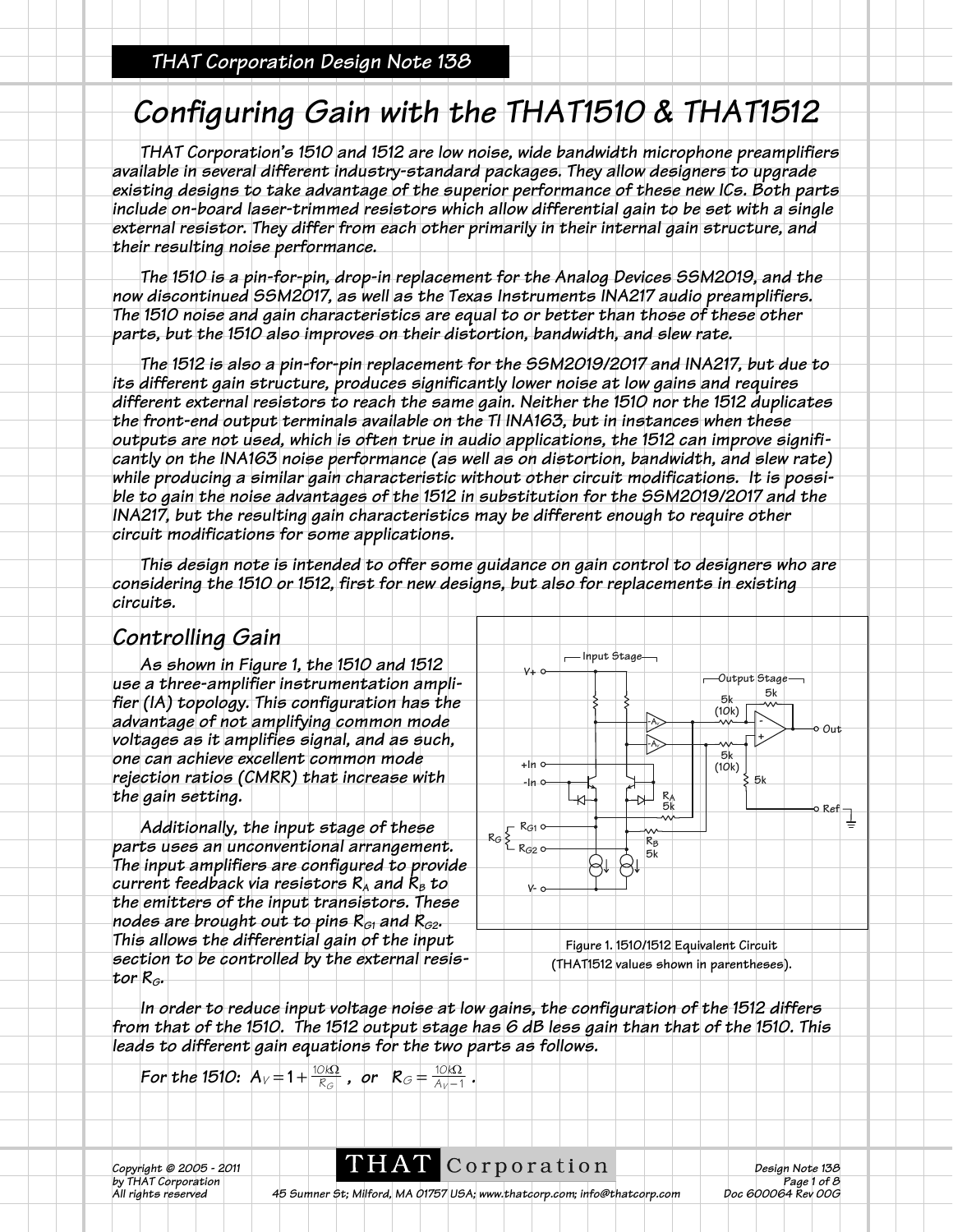### *THAT Corporation Design Note 138 Configuring Gain with the THAT 1510 & 1512*

| $R_G$                 | 1510 Gain  | 1512 Gain  | Gain     | 1510 R $_{\scriptscriptstyle G}$ | 1512 $R_G$       |
|-----------------------|------------|------------|----------|----------------------------------|------------------|
| ∞                     | 0.0 dB     | $-6.0dB$   | -6 dB    | Not possible                     | œ                |
| 10 k $\boldsymbol{Q}$ | $+6.0$ dB  | $O$ $dB$   | $O$ $dB$ | œ.                               | 10,000 $\Omega$  |
| 5kQ                   | $+9.5dB$   | $+3.5dB$   | $+6dB$   | 10,048 $\Omega$                  | $3.344$ $\Omega$ |
| 1 k $\Omega$          | $+20.8$ dB | $+14.8$ dB | $+10dB$  | $4,625$ $\Omega$                 | $1,878$ $\Omega$ |
| 500 $\Omega$          | $+26.4$ dB | $+20.4$ dB | $+20$ dB | 1,111 $\Omega$                   | 526 $\Omega$     |
| 100 $\Omega$          | $+40.1dB$  | $+34.1$ dB | $+30$ dB | $327\,\Omega$                    | $161 \Omega$     |
| $50\ \Omega$          | $+46.1dB$  | $+40.0$ dB | $+40$ dB | 101 $\Omega$                     | $50\ \Omega$     |
| 10 $\Omega$           | $+60.0$ dB | $+54.0$ dB | $+50$ dB | $32\Omega$                       | 16 $\Omega$      |
| $5\Omega$             | $+66.0$ dB | $+60.0$ dB | $+60$ dB | 10 $\Omega$                      | $5\Omega$        |
|                       |            |            |          |                                  |                  |

**Table 1. Gain (rounded to the nearest 0.1dB) vs R<sub>G</sub> for the 1510 and 1512. Table 2. RG (rounded to the nearest 1**Ω**) vs Gain for the 1510 and 1512.**

 $A$ nd, for the 1512:  $A_V=O.5+\frac{5~k\Omega}{R_G}$  , or  $R_G=\frac{5~k\Omega}{A_V+O.5}$  ; where  $A_V$  is the voltage gain, and  $R_G$  is *in ohms.*

*The gain equations for the 1510 are identical to those for the SSM2017, SSM2019, and the INA217. This makes the 1510 convenient for drop-in replacement of these parts, offering a true second source with improved performance, and without requiring any redesign effort.*

*The gain equations for the 1512 are unique. Because of this, existing circuits may require some adjustment to substitute the 1512 for a 1510 or other manufacturers' preamp ICs.* 

*Table 1 compares the gain of the 1510 with that of the 1512 for various values of RG, while Table 2 shows*  $R_G$  *for various desired gains for both parts.* 

### *Basic Potentiometer-Based Variable Gain Control*

*Figure 2 shows a simplified application circuit for the 1510 and 1512 using a potentiometer to control gain. This circuit, and all the others shown in this design note, focuses on gain control to the exclusion of other necessary features. For example, it does not show the input RFI protection, phantom power and associated fault protection, input ac-coupling, or power supply bypassing essential to implement a mic preamp with ICs available on the*

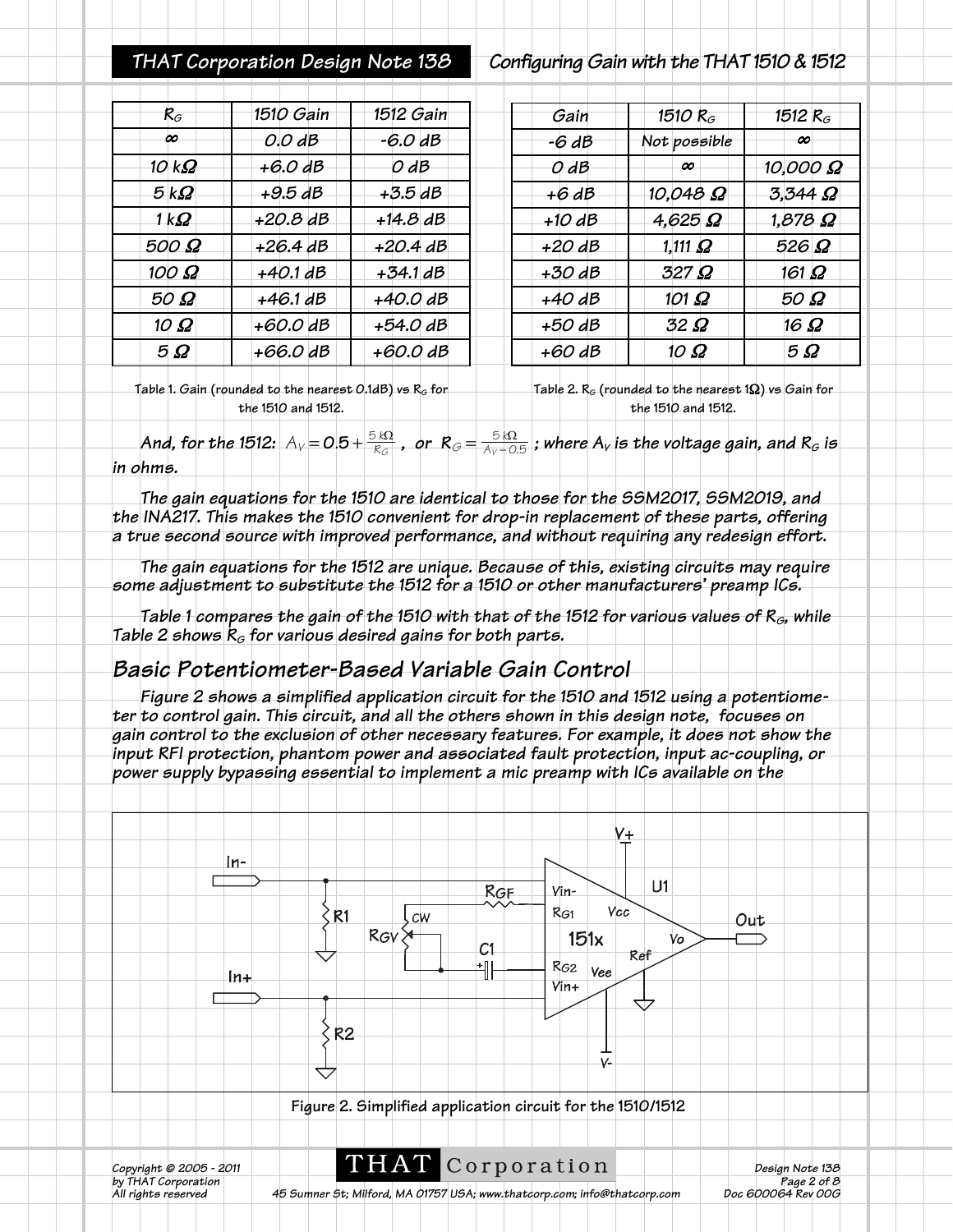*market today. For complete information on circuit configurations for these ICs, see THAT's 1510/1512 data sheet.*

*Figure 3 shows how the decibel gain of the circuit of Figure 2 varies with pot rotation using a 1510 and various 10 k*Ω *pots for RGV. The pots are all reverse audio (log) taper, using a two-segment piece-wise linear approximation to the log function; the tapers vary from* 2.5% to 20%. The curves assume negligible wiper- and end-resistance for  $R_{\text{GV}}$ .  $R_{\text{GF}}$  is 10  $\Omega$ .  $R_{\text{GF}}$ *limits the minimum resistance between RG1 and RG2 to 10* Ω*, which limits the maximum gain to ~ 60 dB.*  $R_{\text{cv}}$ , at 10 k, sets the maximum resistance between  $R_{\text{G1}}$  and  $R_{\text{G2}}$  to ~ 10 k, which *limits minimum gain to ~ 6 dB for the 1510.*

*The 2.5% pot may look the most nonlinear on the plot, but in actuality, it is the best fit for a straight line approximation between 6 dB and 60 dB. With the 20% taper pot, the last 30 degrees of rotation results in over a 30 dB change in gain from ~28 dB to 60dB, whereas the 2.5% taper has only a 15 dB variation in gain (from ~45 dB to 60 dB) over this same angle. This makes settings much less sensitive at high gains.* 



**Figure 3. Gain trajectories for the circuit of Fig. 2, 1510 with various pot tapers, RGV=10k**Ω**, RGF=10**Ω**. Figure 4. Gain trajectories for the circuit of Fig. 2, 1512** with various pot tapers, R<sub>GV</sub>=10kΩ, R<sub>GF</sub>=10Ω.

*Figure 4 shows the same family of curves, but for the 1512. In this case,*  $R_{\text{ov}}$  *remains 10 k*Ω *, but RGF is 5* Ω*; for the 1512, this limits maximum gain to approximately 60 dB. Note that with the 10 k*Ω *pot, the 1512 reaches a minimum of 0 dB gain. Also, the wider gain range increases the sensitivity of gain change vs. rotation in the last 30 degrees of rotation (at higher gains).* 

*Note that the 1512 will produce identical curves of gain vs. pot setting as those of Figure 3 if R<sub>GV</sub> were 5 k* $\Omega$ *, and R<sub>GF</sub> were 5*  $\Omega$ *.* 

## *SSM2017 / SSM2019 / INA217 to 1510*

*The 1510 is a direct replacement for the SSM2017, SSM2019, and INA217. No changes are required in existing circuits to take advantage of the improved distortion, bandwidth, and (in some cases) noise performance of the 1510 compared to these other parts.*

*Copyright © 2005 - 2011* **DEAT** C O T D O T A  $\overline{10}$  Design Note 138<br>by THAT Corporation Page 3 of 8

by THAT Corporation<br>All rights reserved **1998** 45 Sumner St; Milford, MA 01757 USA; www.thatcorp.com; info@thatcorp.com Doc 600064 Rev *Ab Sumner St; Milford, MA 01757 USA; www.thatcorp.com; info@thatcorp.com*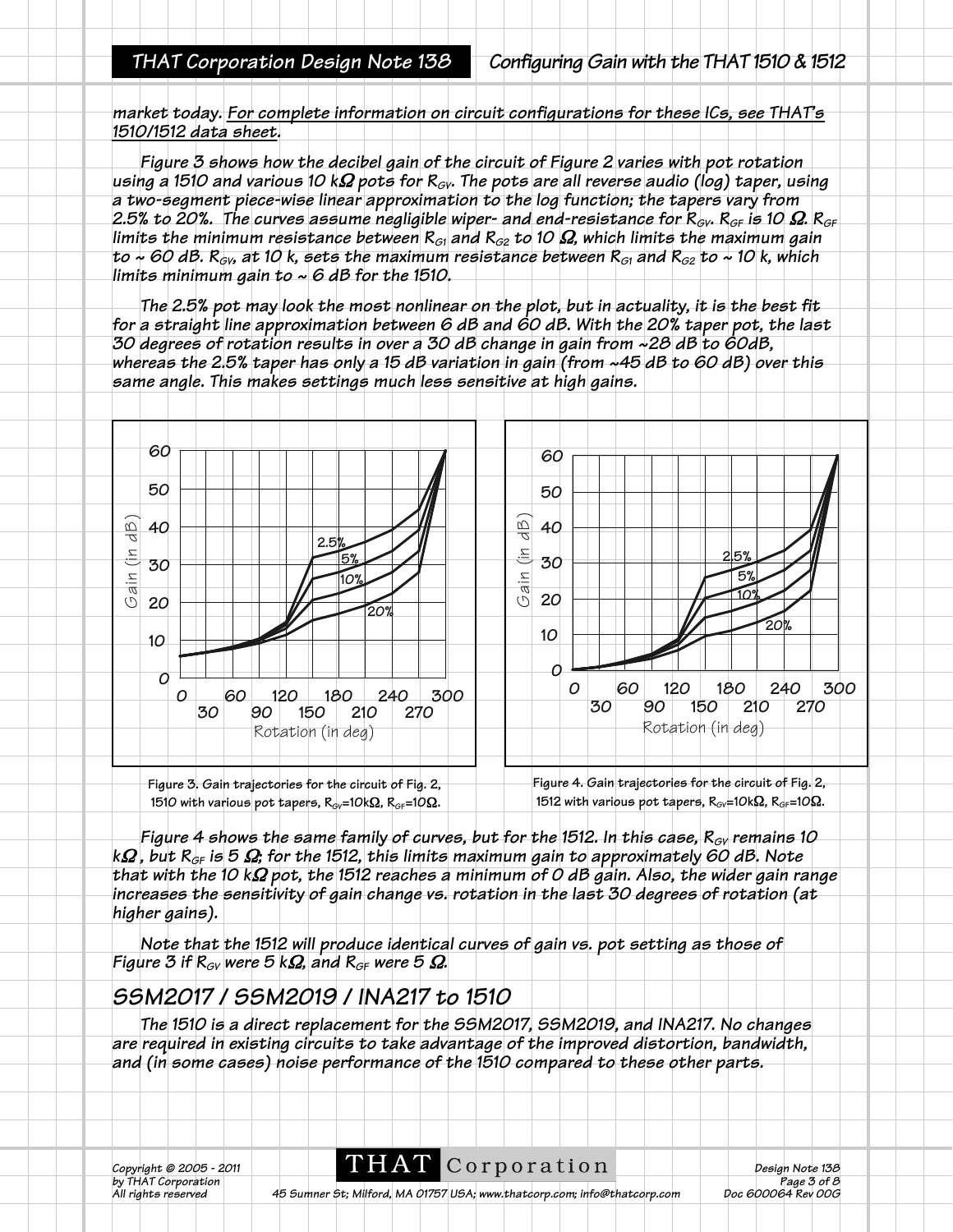### *THAT Corporation Design Note 138 Configuring Gain with the THAT 1510 & 1512*

C1<br>-<br>-**6800u/10V**

**RGF**

**5R**







**Vcc**

**V+**

**Ref**

↔

**Vo**

**U1**

**Out**

**Vee**

**THAT1512**

**RG1 Vin-**

**Vin+**

**RG2**

**V-**

## *INA163 to 1512 - Without Any Circuit Changes*

*While the 1512 and the INA163 have different gain equations, for many applications the 1512 may be directly substituted for the INA163. In such cases, noise at low gains can be significantly improved, and the characteristic of gain vs. pot rotation is only slightly*

**In-**

**R1 2k2**

**RGV 2k**

**CW**

**R2 2k2**

**In+**



**Figure 7. Gain vs. Pot Rotation for the circuit of Figure 5 compared to Figure 6.**



**Figure 8. Theoretical front panel scales for INA163 (Figure 5) and 1512 (Figure 6).**

*changed. With this substitution, noise at high gain will be nearly identical, but noise at minimum gain will improve for the 1512 compared to the INA163.*

*The gain equations for the INA163 are:*   $A_V = 1 + \frac{\partial |\Omega_2|}{\partial G}$ , or  $R_G = \frac{\partial |\Omega_2|}{\partial V - 1}$ , which are *similar to those for the THAT1512.*

*Figure 5 shows an example application circuit for the INA163.*  $R_{GY}$  *is a 2 kΩ, 5% reverse audio taper pot (e.g., the Alps "Rev. D" taper). RGF is 5* Ω*. With these resistances, gain varies from +12 to +62 dB. C1, at 6800 uF, avoids changes in dc output offset with gain. Note that*  $V_{01}$  *and*  $V_{02}$  *(the input stage outputs at pins 1 and 14, respectively), are not connected.*

*As shown in Figure 6, the 1512 may be substituted directly for the INA163 in this circuit. Figure 7 shows the gain trajectories of these two circuits along with the difference in gain that results from this direct substitution. At low gains there is about 2.5 dB of error, and at higher gains, the error drops to about 1.5 dB.* 

*Figure 8 shows the theoretical front panel scaling for these two circuits. The primary difference between the two gain trajectories is a relatively constant ~2 dB. If this error is unacceptable, it could be adjusted by changing the gain of a subsequent stage.*

*Copyright © 2005 - 2011* **DELAT** C O **r** D **o r** a **t** i O **n Design Note 138**<br>by THAT Corporation **Page 4 of 8** 

by THAT Corporation<br>All rights reserved **1998** 4 and 2017 45 Sumner St; Milford, MA 01757 USA; www.thatcorp.com; info@thatcorp.com Doc 600064 Rev 00G *Ab Sumner St; Milford, MA 01757 USA; www.thatcorp.com; info@thatcorp.com*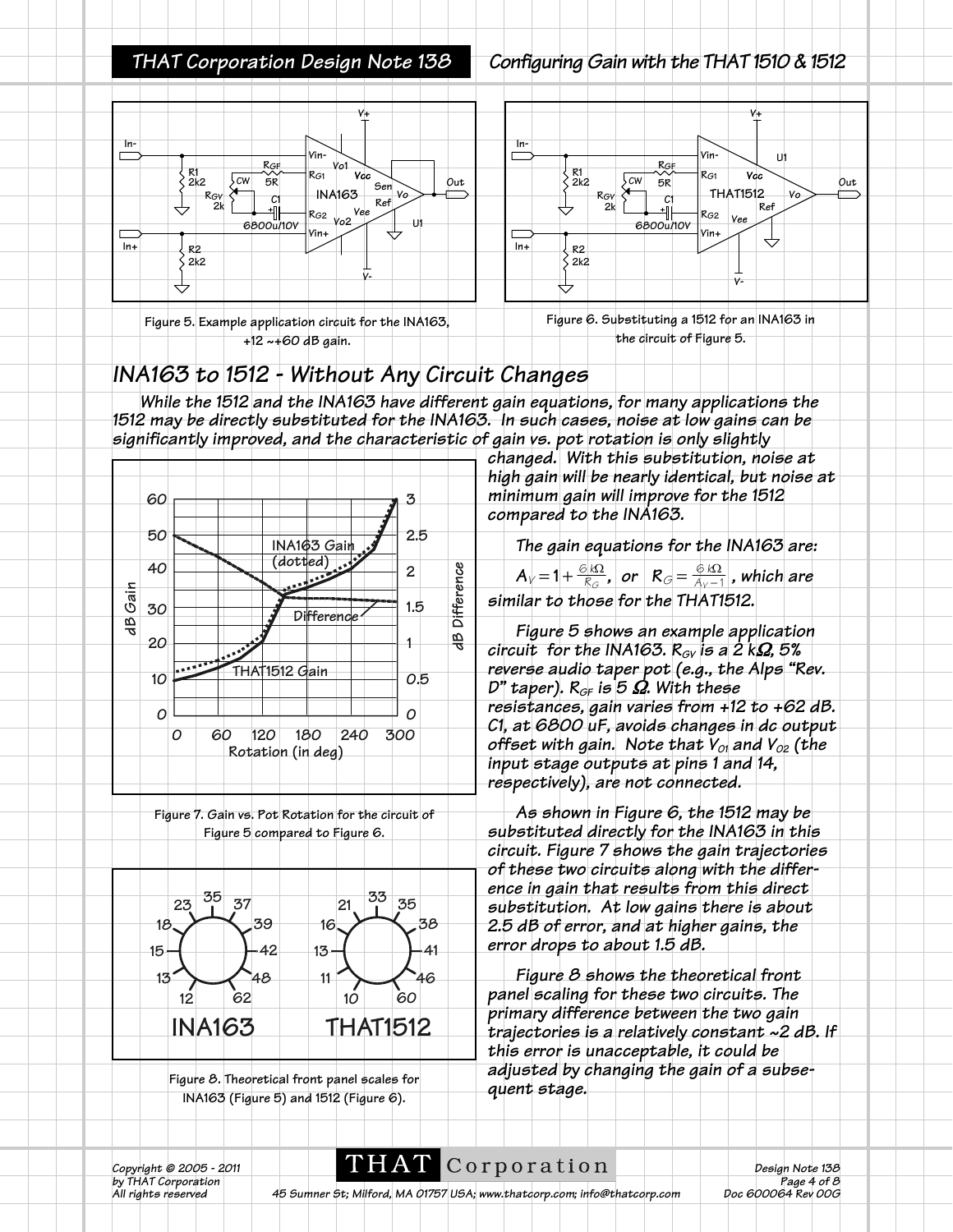### *THAT Corporation Design Note 138 Configuring Gain with the THAT 1510 & 1512*



**Figure 9. INA163 circuit for +6 ~+60 dB gain. Figure 10. Substituting a 1512 for the INA163 in Figure 9.**

*Figure 9 shows an INA163 configured for minimum gain of +6 dB rather than +12 as shown in Figure 5. Figure 10 shows the same circuit with a 1512 directly substituted. Figure 11 shows the gain trajectories of these two circuits, while Figure 12 shows the front panel scaling for each circuit.*

## *INA163 to 1512 - Optimized Circuitry*

*In some cases, designers may feel that the gain trajectory changes with the above circuits are unacceptable despite the small size of the gain differences. By changing to a more flexible topology it is possible to keep the gain trajectories closer by changing some passive components depending on which IC is used. The approach shown does not require any change in the pot.* 

*Figure 13 shows a circuit with minimum gain of +12 dB (like Figures 5 through 8) optimized for both the INA163 and the 1512. For the INA163, RGF would be a 6* Ω *resistor, and for the 1512, 5* Ω*. This change adjusts maximum gain to the same point: 60 dB, for each part. R<sub>GV</sub> is 2k* $\Omega$ *for both ICs. R<sub>3</sub> is 10 kΩ for the 1512 and omitted for the INA163. This change adjusts minimum gain to the same point: +12 dB.*

*Figure 14 shows the gain trajectories and differences in this new circuit configuration. Note that the maximum error in this configuration is less than 1.5 dB -- about equal to the minimum error in the previous arrangement. Figure 15 shows theoretical front panel scalings for this arrangement. Note that the markings are nearly identical between the INA163 and the 1512.*



**Figure 11. Gain vs. Pot Rotation for the circuit of Figure 9 compared to Figure 10.**



**Figure 12. Theoretical front panel scales for INA163 (Figure 9) and 1512 (Figure 10).**

*Copyright © 2005 - 2011* **DELAT** C O **r** D O **r** a t i O **n** Design Note 138<br>by THAT Corporation **Page 5 of 8** 

*by THAT Corporation Page 5 of 8 Ab Sumner St; Milford, MA 01757 USA; www.thatcorp.com; info@thatcorp.com*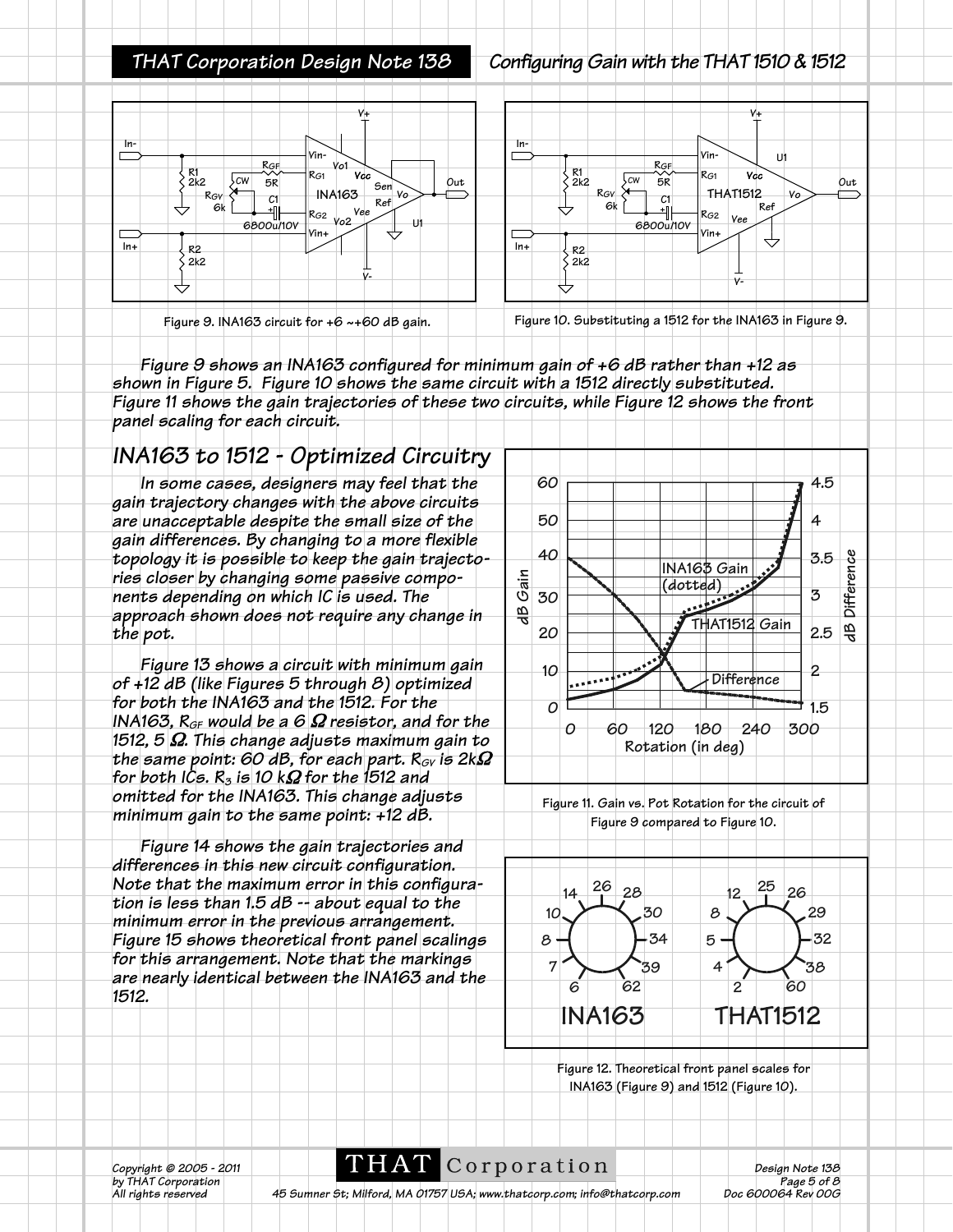### **V+ In-**⊏ **Vin-U1 RGF RG1 Vcc R1 2k2 Out CW R3 RGV THAT1512 Vo C3 Ref** 1 **RG2 Vee In+ 6800u/10V Vin+**  $\equiv$ **R2 2k2 V-**

**Figure 13. More versatile topology for 1512 to better support INA163. See text for values..**

### *THAT Corporation Design Note 138 Configuring Gain with the THAT 1510 & 1512*

### *Minimum Gain of +6dB*

*To achieve a minimum gain of +6 dB simply change RGF and R3. For the INA163,*  $R_{GF}$  would be 6  $\Omega$ , and for the 1512, 5  $\Omega$ .  $R_{GY}$ *changes to 6 k*Ω *for both ICs. R3 is 6 k*Ω *for the 1512 and omitted for the INA163. Figure 16 shows the gain trajectories and differences for this configuration. Note that the error here swings from ~ -0.5 dB to ~ +1.5 dB. Figure 17 shows theoretical front panel scalings for this arrangement. Again, the markings are nearly identical between the INA163 and the 1512.*



**circuit of Figure 13, INA163 vs. 1512, 12 dB min gain.**

**circuit of Figure 13, INA163 vs. 1512, 6 dB min gain.**

**THAT** Corporation *Design Note* 138<br>*Page 6 of 8 b*y THAT Corporation *Page 6 of 8*<br>by THAT Corporation *Page 6 of 8*<br>All rights reserved 45 Sumner St; Milford, MA 01757 USA; www.thatcorp.com; info@thatcorp.com **Page 6 of 8** 

*A5 Sumner St; Milford, MA 01757 USA; www.thatcorp.com; info@thatcorp.com*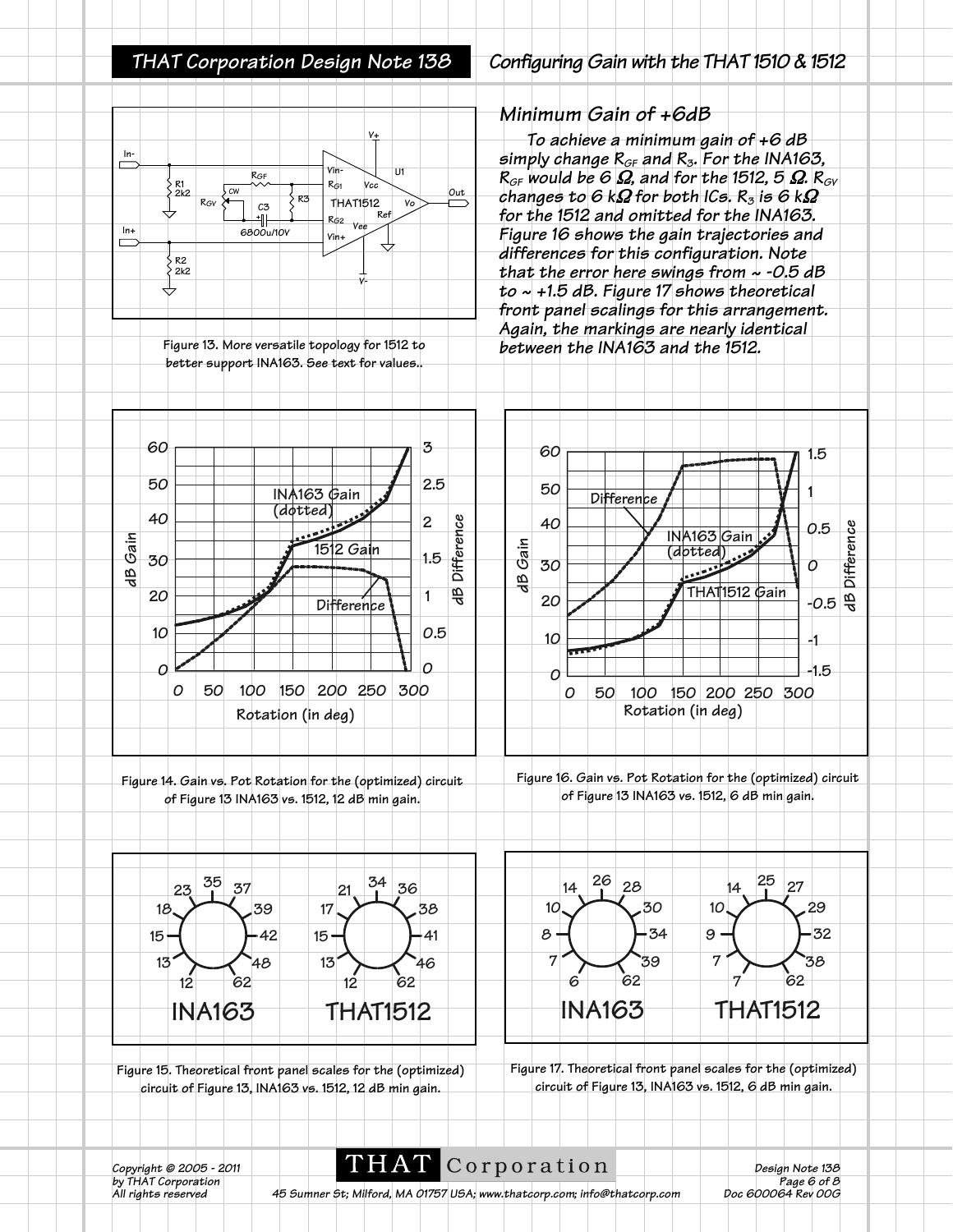### *SSM2019/SSM2017/INA217 to 1512 - Without Any Circuit Changes*

*Within the available packages, the footprint of the 1512 is identical to that of the INA217, the SSM2019/2017, and the 1510; accordingly, the 1512 generally can be put into circuits designed for any of these devices. The advantages of replacing these devices with a 1512 include better bandwidth, higher slew rate, and lower distortion, as well as lower noise at low gains. That last advantage is not available when replacing the SSM2019/2017 with the 1510. Note that the 1510 noise, at low and high gain, is lower than that of the INA217.*

*Figure 18 shows a typical circuit based on the SSM2019 (or SSM2017, or INA217), configured for ~ +12dB minimum gain. Assuming a 5% reverse audio (log) taper pot, the graph in Figure 19 compares the gain trajectory of SSM2019 with that of the 1512 in the circuit of figure 18. Below ~50 dB of gain, the difference in gain is 5~6 dB, which may be acceptable in some applications.*



*Copyright © 2005 - 2011* **DEAT** C O r p O r a t i O n<br>by THAT Corporation Page 7 of 8

*by THAT Corporation Page 7 of 8 Ab Sumner St; Milford, MA 01757 USA; www.thatcorp.com; info@thatcorp.com*